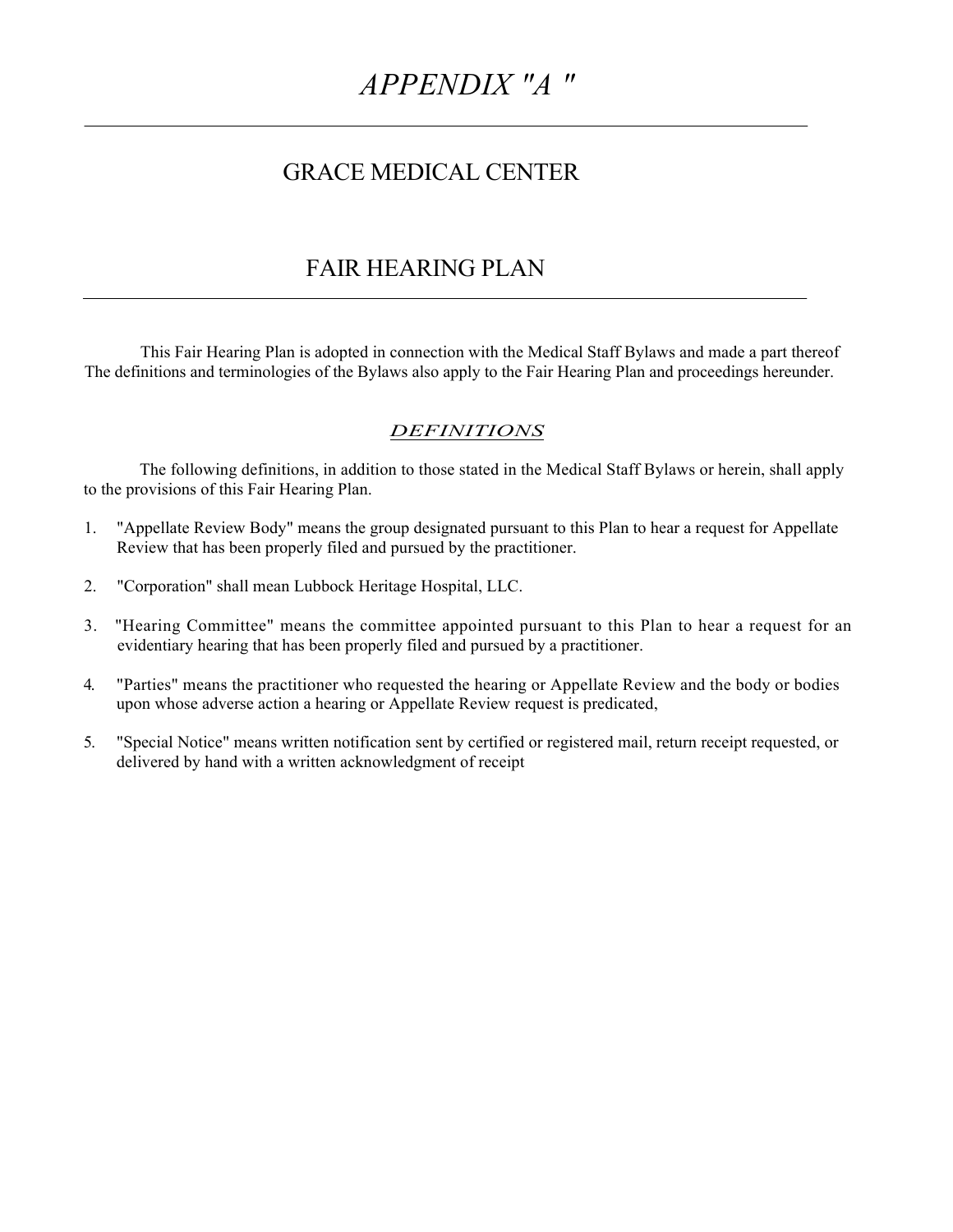#### **ARTICLE I INITIATION OF HEARING**

#### **1.1 RECOMMENDATION OR ACTIONS**

The following recommendations or actions shall, if deemed adverse pursuant to Article I, Section ! .2 of this Fair Hearing Plan (Plan), entitle the practitioner affected thereby to a hearing:

- (1) Denial of initial staff appointment;
- (2) Denial of reappointment;
- (3) Suspension of staff membership;
- (4) Revocation of staff membership;
- (5) Denial of requested advancement of staff category, if such denial materially limits the physician's exercise of privileges
- (6) Reduction of staff category due to an adverse determination as to a practitioner's competence or professional conduct;
- (7) Limitation of the right to admit patients;
- (8) Denial of an initial request for particular clinical privileges;
- (9) Reduction of clinical privileges;
- (10) Permanent suspension of clinical privileges;
- (11) Revocation of clinical privileges;
- (12) Terms of probation, if such terms of probation materially restrict the physician's exercise of privileges; and
- (13) Summary suspension of privileges or staff membership for a period in excess of thirty (30) days

#### **1.2 WHEN DEEMED ADVERSE**

A recommendation or action listed in Article I, Section 1.1 of this Plan shall be deemed adverse only if it is based upon competence or professional conduct, is practitioner-specific and has been:

- (1) Recommended by the MEC; or
- (2) Taken by the Board contrary to a favorable recommendation by the MEC under circumstances where no right to hearing existed; or
- (3) Taken by the Board on its own initiative without prior recommendation by the MEC,

#### **1.3 NOTICE OF ADVERSE RECOMMENDATION OR ACTION**

A practitioner against whom an adverse recommendation or action has been taken pursuant to Article I,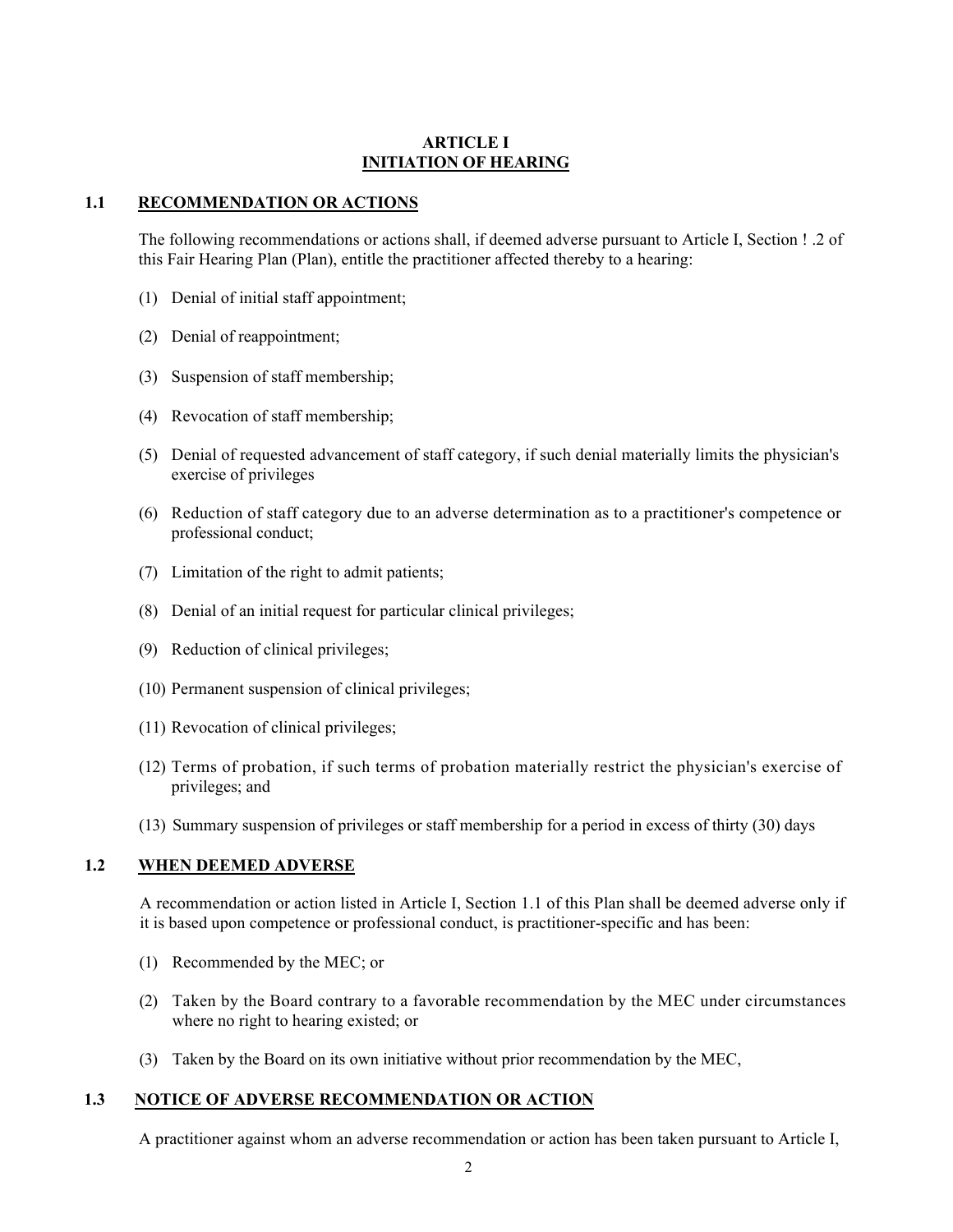Section 1.1 of this Plan shall promptly be given special notice of such action. Such notice shall:

- (1) Advise the practitioner of the basis for the action and his/her right to a hearing pursuant to the provisions of the Medical Staff Bylaws of this Plan;
- (2) Specify that the practitioner' has thirty (30) days following the date of receipt of notice within which a request for a hearing must be submitted;
- (3) State that failure to request a hearing within the specified time period shall constitute a waiver of rights to a hearing and to an Appellate Review of the matter;
- (4) State that upon receipt of this hearing request, the practitioner will be notified of the date, time and place of the hearing, the grounds upon which the adverse action is based, and a list of the witnesses expected to testify in support of the adverse action;
- (5) Provide a summary of the practitioner's rights at the hearing; and
- (6) Inform the practitioner if the recommended action may be reportable to the National Practitioner Data Bank and appropriate licensing agencies,

#### **1.4 REQUEST FOR HEARING**

A practitioner shall have thirty-days (30) following his/her receipt of a notice pursuant to Article I, Section 1,3 to file a written request for a hearing. Such request shall be delivered to the CEO either in person or by certified or registered mail.

# **1.5 WAIVER BY FAILURE TO REQUEST A HEARING**

A practitioner who fails to request a hearing within the time and in the manner specified waives any right to such hearing and to any Appellate Review to which he/she might otherwise have been entitled such waiver in connection with:

- (1) An adverse recommendation or action by the Board, CEO or their designees, shall constitute acceptance of that recommendation or action, (hereinafter, references to decisions by these entities or individuals shall be designated as decisions or actions of the Board); and
- (2) An adverse recommendation by the MEC or its designee shall constitute acceptance of that recommendation, which shall thereupon become and remain effective pending the final decision of the Board. The Board shall consider the MEC's recommendation at its next regular meeting following the waiver. In its deliberations, the Board shall review all relevant information and material considered by the MEC and may consider all other relevant information received from any source. The Board's action on the matter shall constitute a final decision of the Board. The CEO shall promptly send the practitioner special notice informing him/her of each action taken pursuant to this Article I, Section 1 5(2) and shall notify the Chief of Staff and the MEC of each such action.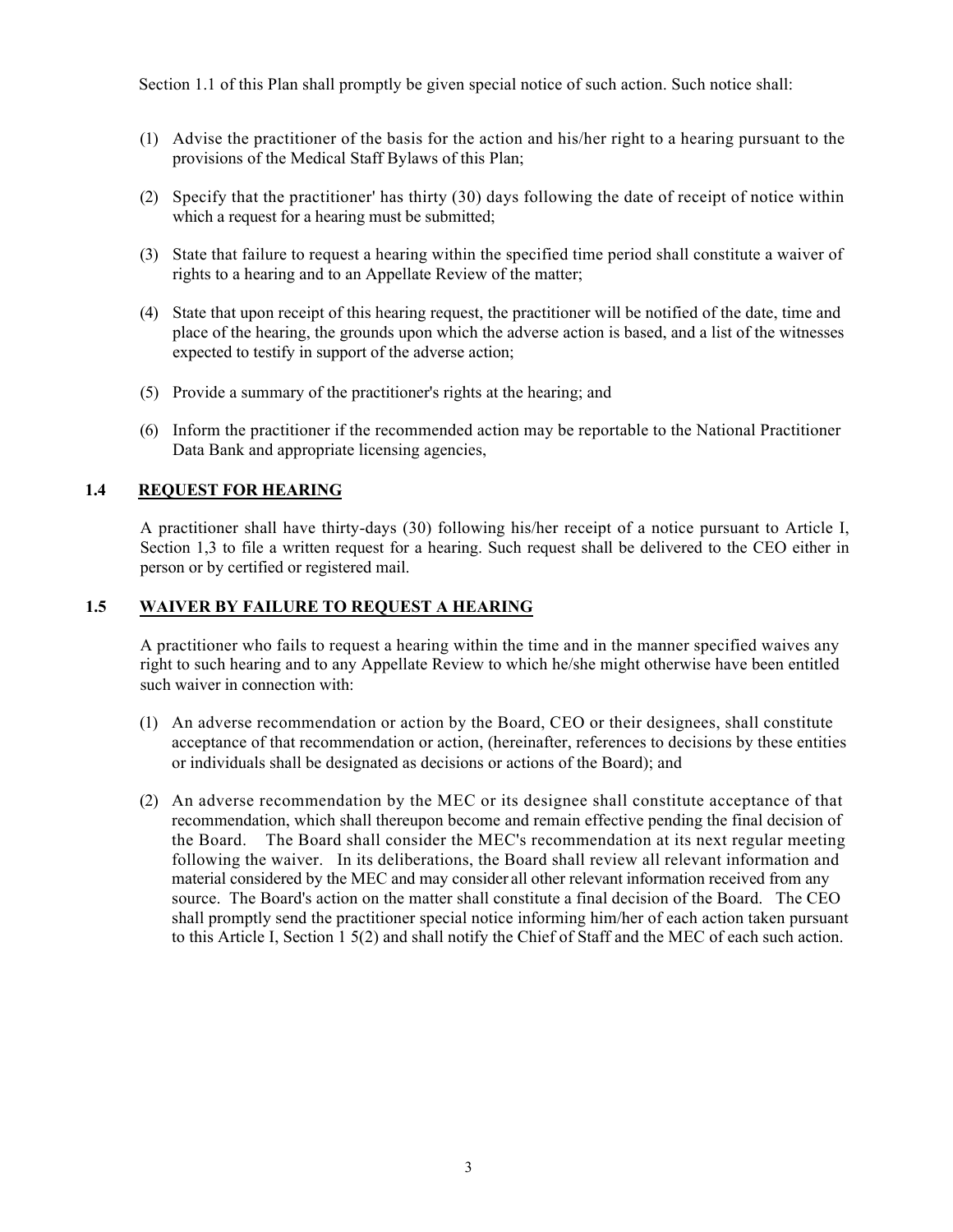#### **ARTICLE II HEARING PREREQUISITES**

# **2.1 NOTICE OF TIME** *&* **PLACE FOR HEARING**

Upon receipt of a timely request for hearing, the CEO shall deliver such request to the Chief of Staff or to the Board, depending on whose recommendation or action prompted the request for hearing. The CEO shall send the practitioner special notice of the time, place and date of the hearing. The hearing date **shall** not be less than thirty (30) nor more than ninety (90) days from the date of receipt of the request for hearing; provided, however, that a hearing for a practitioner who is under' suspension then in effect shall, at the practitioner's request, be held as soon as arrangements for it reasonably may be made, but not later than thirty (30) days from the date of receipt of the request for hearing.

# **2.2 STATEMENT OF ISSUES** & **EVENTS**

The notice of hearing required by Article II, Section 2,1 shall contain a concise statement of the practitioner's alleged act or omissions, and a list by number of specific or representative patient records in question and/or the other reasons or subject matter forming the basis for the adverse recommendation or action which is the subject of the hearing. The notice shall further contain a list of witnesses expected to testify in support of the adverse recommendation or action

#### **2.3 PRACTITIONER'S RESPONSE**

Within ten (10) days of receipt of the notice of hearing under Section 2.2, the affected practitioner shall deliver, by special notice, a list of witnesses expected to testify on his/her behalf at the due process hearing.

#### **2.4 EXAMINATION OF DOCUMENTS**

The practitioner may request that he/she be allowed to examine any documents to be introduced in support of the adverse recommendation. If the practitioner so requests, the body initiating the adverse action shall also be entitled to examine all documents expected to be produced by the practitioner at the hearing. The parties shall exchange such documents at a mutually agreeable time at least ten (10) days prior to the hearing, Copies of any patient charts, which form the basis for the adverse action shall be made available to the practitioner, at his/her expense, within a reasonable time after a request is made for same.

#### **2.5 APPOINTMENT OF HEARING COMMITTEE**

#### **2.5(a) By Medical Staff**

A hearing occasioned by an adverse MEC recommendation pursuant to Article I, Section 1.2(1) shall be conducted by a Hearing Committee appointed by the Chief of Staff and composed of three (3) members of the Medical Staff, None of the Hearing Committee members shall be partners, associates, relatives or in direct economic competition with the affected individual Should the Chief of Staff find it impossible to appoint a committee meeting the above requirements or otherwise find good cause to utilize practitioners outside the staff, he/she may, upon approval by the CEO, appoint an independent panel of three (3) practitioners meeting all requirements of this section with the exception of Medical Staff membership.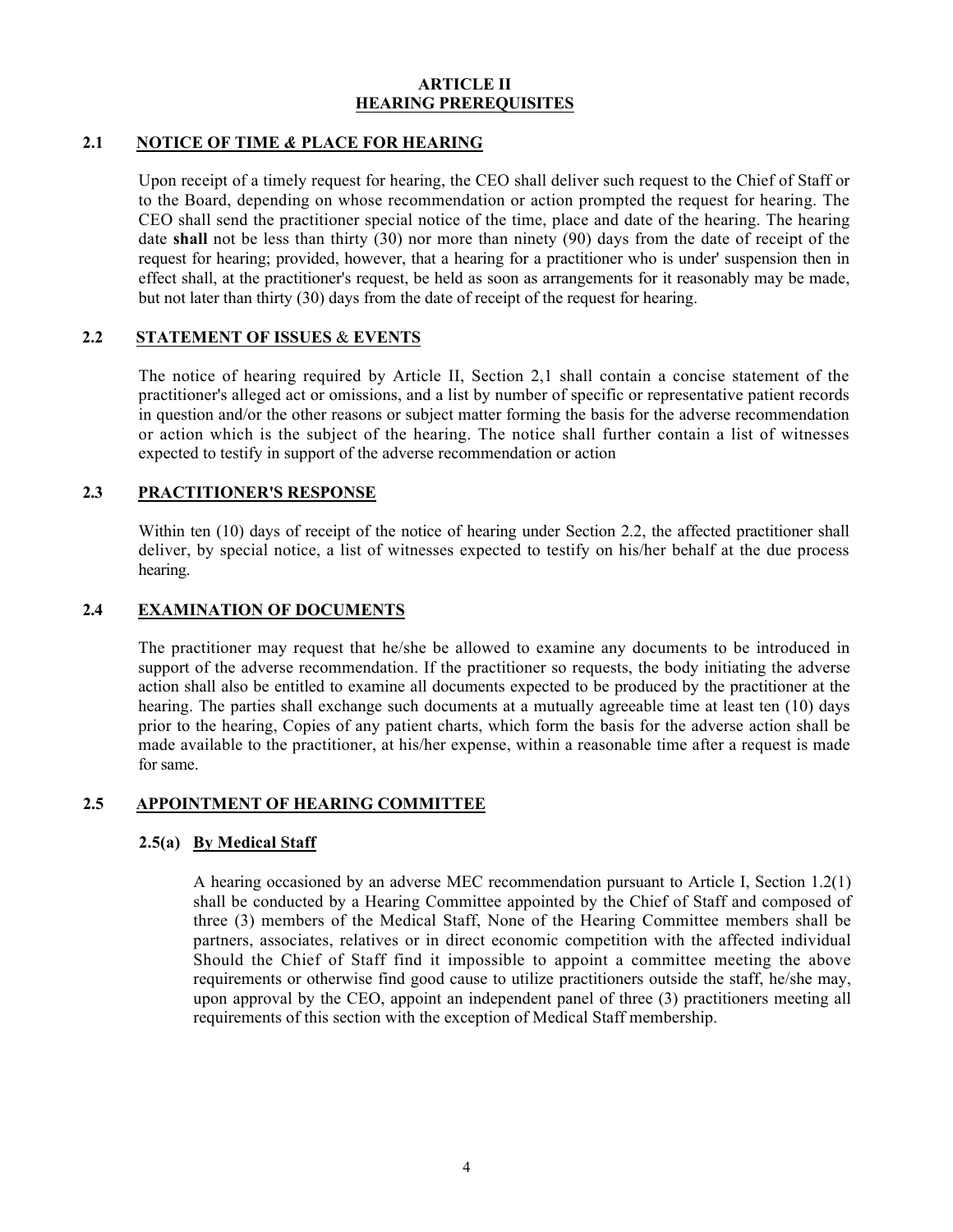The affected individual shall have ten (10) days after notice of the appointment of the Hearing Committee members to object and identify in writing, any conflict of interest with any Hearing Committee members which the affected individual believes should disqualify the Hearing Committee member(s) from service. The failure of the affected individual to object and identify any conflict of interest as stated above shall constitute a waiver of any such right. Within seven (7) days of the receipt of the objections, the Chief of Staff shall determine whether such grounds asserted by the affected individual are sufficient for disqualification. If a determination is made that a disqualification is appropriate, a replacement shall be appointed within seven (7) days of the determination. The Chief of Staff shall advise the affected individual accordingly. One (1) of the members so appointed shall be designated as Chairperson.

#### 2.5(b) By Board

A hearing occasioned by an adverse action of the Board pursuant to Article I, Section 1 2(2) or 1.2(3) shall be conducted by a Hearing Committee appointed by the Chairperson of the Board and composed of three (3) people. At least one (1) Active Medical Staff member shall be included on this committee. Should the Board Chairperson find it impossible to appoint a committee meeting the above requirements or otherwise find good cause to utilize a practitioner outside the staff, he/she may, upon approval by the CEO, appoint a practitioner meeting all requirements of this section with the exception of Active Medical Staff membership. One (1) of the appointees to the committee shall be designated as Chairperson If the matter concerns or arises from issues regarding a practitioner's clinical competence or performance, the Hearing Committee must be composed of three (3) physicians who may or may not be members of the Hospital's Medical Staff.

The affected individual shall have ten (10) days after notice of the appointment of the Hearing Committee members to object and identify in writing, any conflict of interest with any Hearing Committee members which the affected individual believes should disqualify the Hearing Committee member(s) from service. The failure of the affected individual to object and identify any conflict of interest as stated above shall constitute a waiver of any such right. Within seven (7) days of the receipt of the objections, the Board Chairman shall determine whether such grounds asserted by the affected individual are sufficient for' disqualification, If a determination is made that a disqualification is appropriate, a replacement shall be appointed within seven (7) days of the determination. The Board Chairman shall advise the affected individual accordingly. One (1) of the members so appointed shall be designated as Chairperson.

#### 2.5(c) Service on Hearing Committee

A Medical Staff or Board member shall not be disqualified from serving on a Hearing Committee solely because he/she has participated in investigating the action or matter at issue.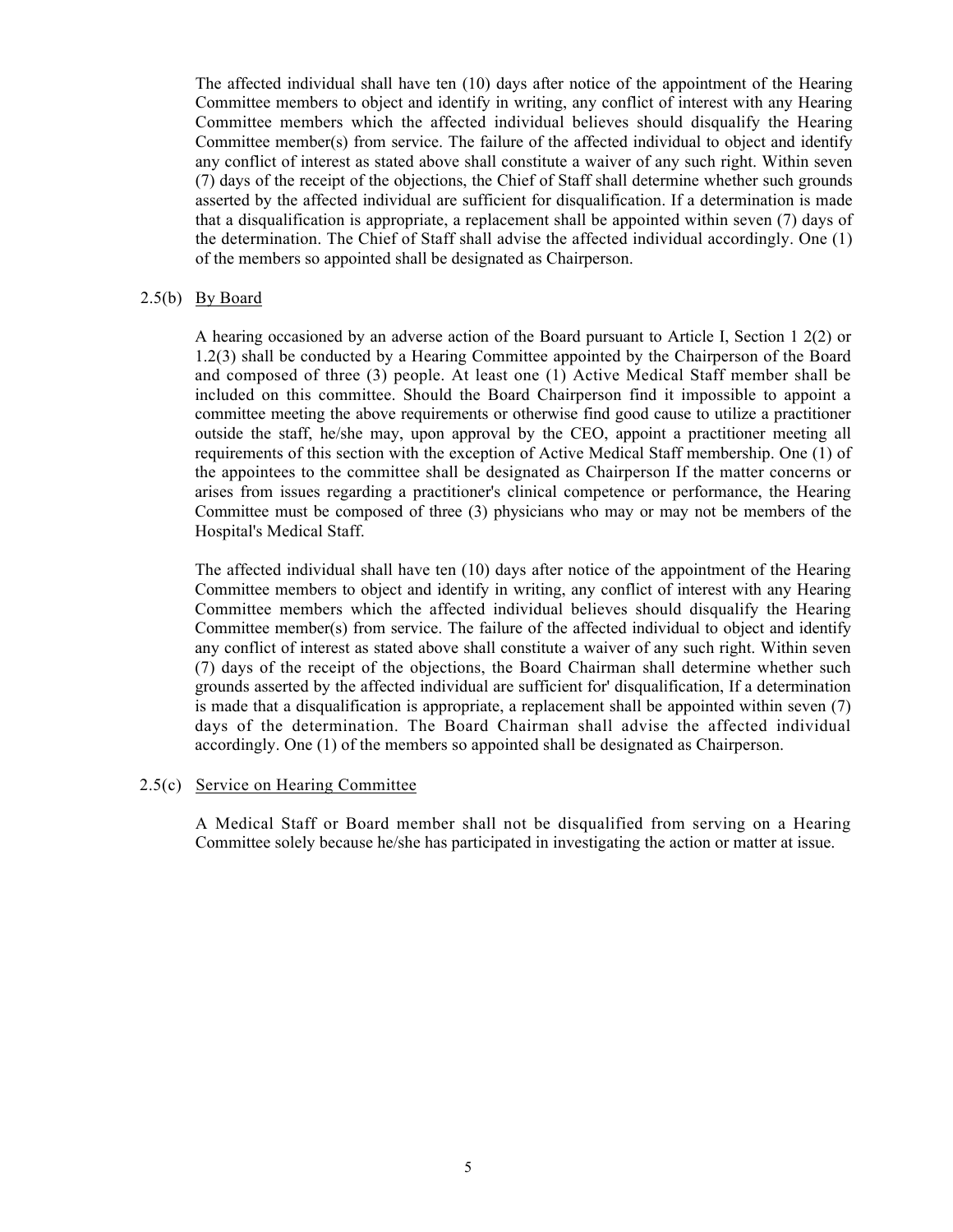#### **ARTICLE III HEARING PROCEDURE**

#### **3.1 PERSONAL PRESENCE**

The personal presence of tine practitioner who requested the hearing shall be required. A practitioner who fails without good cause to appear and proceed at such hearing shall be deemed to have waived his/her rights in the same manner and with the same consequence as provided in Article I, Section 1 5.

#### **3.2 PRESIDING OFFICER**

Either the Hearing Officer, if one is appointed pursuant to Article VIII, Section 8,1, or the Chairperson of the Hearing Committee shall be the Presiding Officer, The Presiding Officer shall act to maintain decorum and to assure that all participants in the hearing have a reasonable opportunity to present relevant oral and documentary evidence. He/She shall be entitled to determine the order of procedure during the hearing and shall make all rulings on matters of law, procedure and the admissibility of evidence.

#### **3.3 REPRESENTATION**

The practitioner who requested the hearing shall be entitled to be accompanied and represented at the hearing by an attorney, a member of the Medical Staff in good standing, a member of his/her local professional society, or other individual of the physician's choice. The MEC or the Board, depending on whose recommendation or action prompted the hearing, shall appoint an individual to present the facts in support of its adverse recommendation or action, and to examine the witnesses. Representation of either party by an attorney at law shall be governed by the provisions of Article VIII, Section 8 2 of this Plan.

#### **3.4 RIGHTS OF THE PARTIES**

- 3 4(a) During a hearing, each of the parties shall have the right to:
	- (1) Call and examine witnesses;
	- (2) Present evidence determined to be relevant by the Presiding Officer, regardless of its admissibility in a court of law;
	- (3) Cross-examine any witness on any matter' relevant to the issues;
	- (4) Impeach any witness;
	- (5) Rebut any evidence;
	- (6) Have a record made of the proceeding, copies of which may be obtained by the physician upon payment of any reasonable charges associated with the preparation thereof; and
	- (7) Submit a written statement at the close of the hearing

If any practitioner who requested the hearing does not testify in his/her own behalf, he/she may be called and examined as if under cross-examination.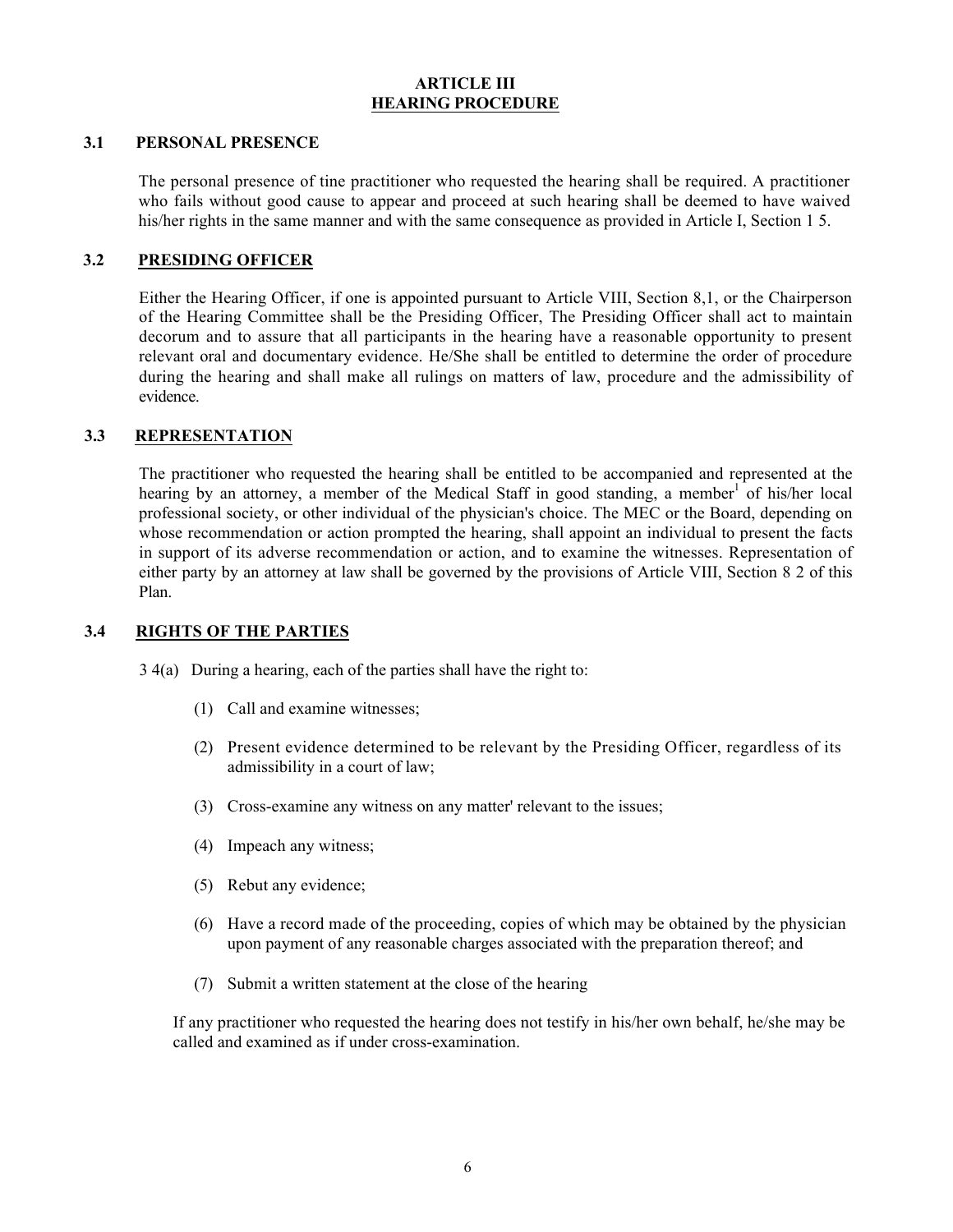# **3.5 PROCEDURE** & **EVIDENCE**

The hearing need not be conducted strictly according to rules of law relating to the examination of witnesses or presentation of evidence although these rules may be considered in determining the weight of the evidence Any relevant matter upon which responsible persons customarily rely in the conduct of serious affairs shall be admitted, regardless of admissibility of such evidence in a court of law Each party shall, prior to or during the hearing, be entitled to submit memoranda concerning any issue of law or fact, and such memoranda shall become part of the hearing record. The Presiding Officer may, but shall not be required to, order that oral evidence be taken only on oath or affirmation administered by any person designated by him/her and entitled to notarize documents in the state where the hearing is held.

# **3.6 OFFICIAL NOTICE**

In reaching a decision, the Hearing Committee may take official notice, either before or after submission of the matter for decision, of any generally accepted technical, medical or scientific matter<sup>1</sup> relating to the issues under consideration and of any facts that may be judicially noticed by the courts of the state where the hearing is held. Parties present at the hearing shall be informed of the matters to be noticed and those matters shall be noted in the record of the hearing.. Any party shall be given opportunity on timely motion, to request that a matter be officially noticed and to refute the officially noticed matters by evidence or by written or oral presentation of authority, the manner of such refutation to be determined by the Hearing Committee,

#### **3.7 BURDEN OF PROOF**

- (1) When a hearing relates to the matters listed in Article I, Sections 1-1(1), 11 (5) or 1,1(8), the practitioner who requested the hearing shall have the burden of proving, by clear and convincing evidence, that the adverse recommendation or action lacks any substantial factual basis or that the action is arbitrary, capricious or impermissibly discriminatory.
- (2) For the other matters listed in Article I, Section 1.1, the body whose adverse recommendation or action occasioned the hearing shall have the initial obligation to present evidence in support thereof; but the practitioner thereafter shall be responsible for supporting his/her challenge to the adverse recommendation or action by a preponderance of the evidence that the grounds therefore Sack any substantial factual basis or that the action is arbitrary, capricious or impermissibly discriminatory. The standards of proof set forth herein shall apply and be binding upon the Hearing Committee and on any subsequent review or appeal.

#### **3.8 RECORD OF HEARING**

A record of the hearing shall be kept that is of sufficient accuracy to permit an informed and valid judgment to be made by any group that later may be called upon to review the record and render a recommendation or decision in the matter. The method of recording the heating shall be by use of a court reporter

# **3.9 POSTPONEMENT**

Request for postponement of a hearing shall be granted by agreement between the parties or the Hearing Committee only upon a showing of good cause and only if the request therefore is made as soon as is reasonably practical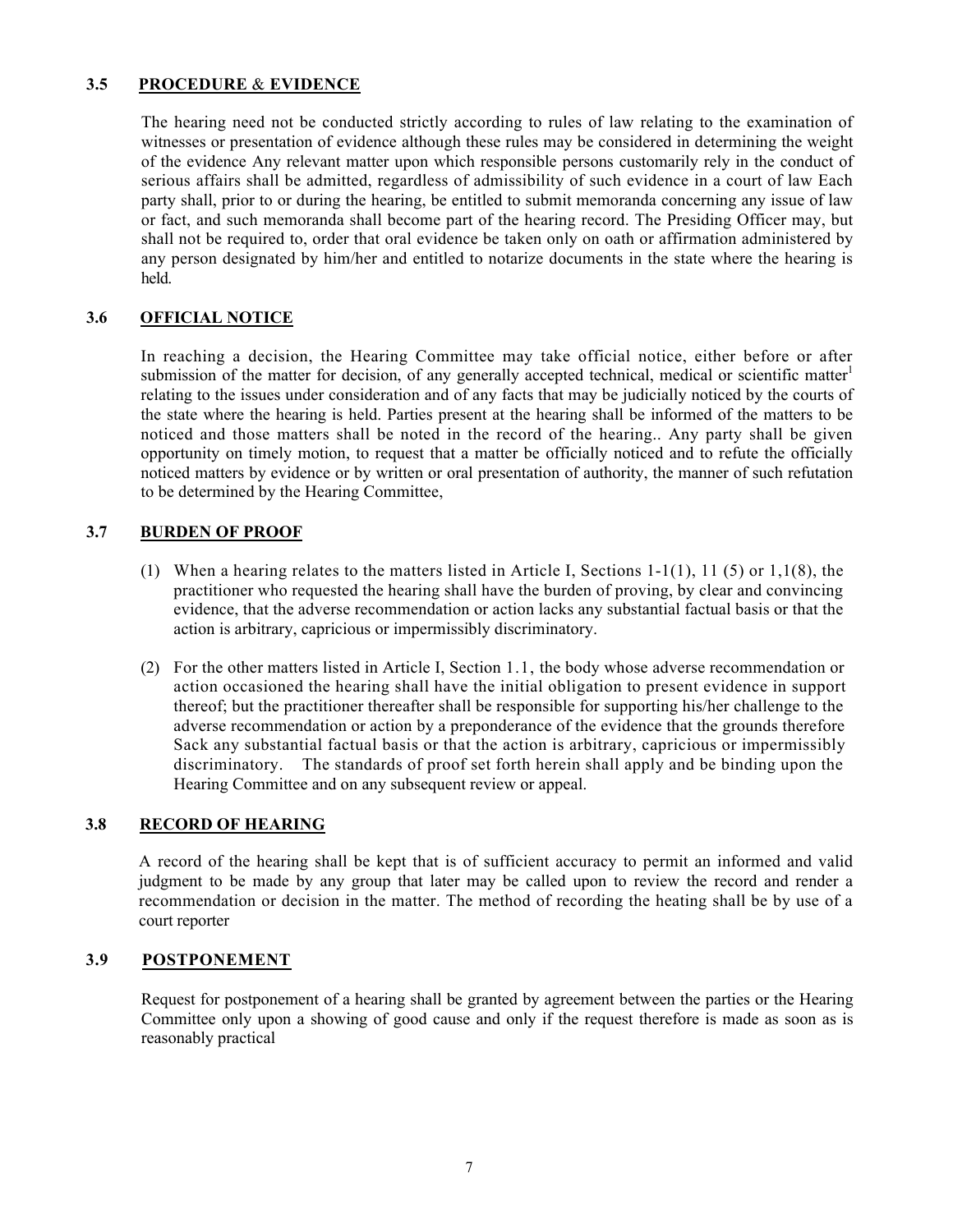#### **3.10 PRESENCE OF HEARING COMMITTEE MEMBERS & VOTING**

A majority of the Hearing Committee must be present throughout the hearing and deliberations. If a committee member is absent from a substantial portion of the proceedings, he/she shall not be permitted to participate in the deliberations of the decision.

# **3.11 RECESSES & ADJOURNMENT**

The Hearing Committee may recess the hearing and reconvene the same without additional notice for the convenience of the participants or for the purpose of obtaining new or additional evidence for consultation. Upon conclusion of the presentation of oral and written evidence, the hearing shall be closed. The Hearing Committee shall thereupon, at a time convenient to itself, conduct its deliberations outside the presence of the parties and without a record of the deliberation being made. Upon conclusion of its deliberations, the hearing shall be declared finally adjourned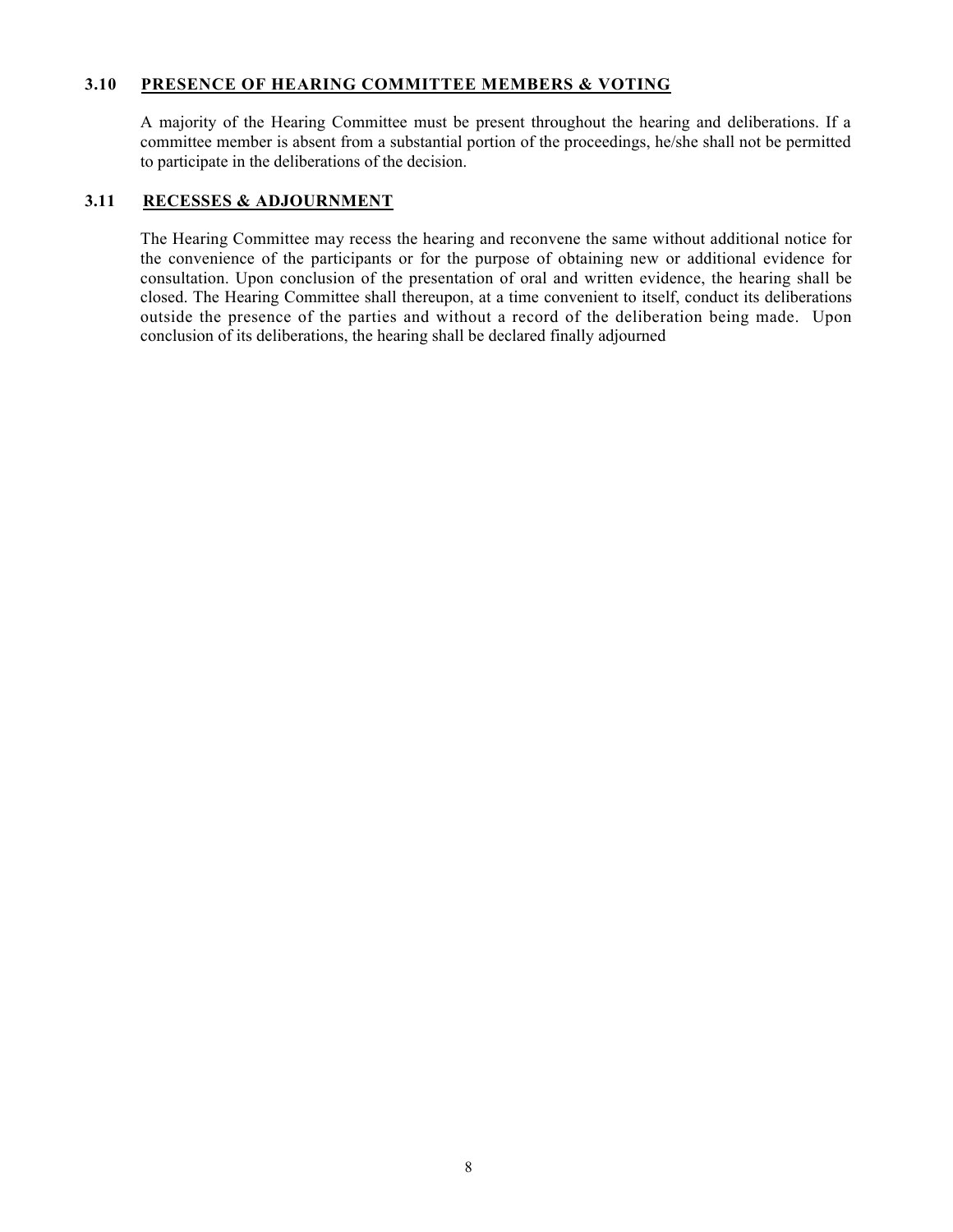#### **ARTICLE IV HEARING COMMITTEE REPORT** *&* **FURTHER ACTION**

#### **4.1 HEARING COMMITTEE REPORT**

Within fourteen (14) days after the transcript of the proceedings has been delivered to the proper offices of the hearing, or if no transcript is ordered, then thirty (30) days after the hearing ends, the Hearing Committee shall make a written report of its findings and recommendations in the matter. The Hearing Committee shall forward the same, together with the hearing record and all other documentation considered by it, to the Board or the MEC, for action consistent with Section 4.2 below. All findings and recommendations by the Hearing Committee shall be supported by reference to the hearing record and the oilier documentation considered by it. Recommendations must be made by a majority vote of the members and the committee may only consider the specific recommendations or actions of the Board or MEC. The practitioner who requested the hearing shall be entitled to receive the written recommendations of the Hearing Committee, including a statement of the basis for the recommendation.

#### **4.2 ACTION ON HEARING COMMITTEE REPORT**

If the MEC initiated the action, and the Hearing Committee's report alters, amends or modifies the MEC's recommendation, the MEC shall take action on the Hearing Committee report no later than twenty-eight (28) days after receipt of same, and prior to any appeal by the practitioner. If the MEC initiated the action and the Hearing Committee has not altered, amended or modified the MEC recommendation, or if the Board initiated the action and the action remains adverse to the practitioner, the practitioner shall be given notice of the right to appeal pursuant to Section 4 3(c) prior to final action by the Board. If the Board initiated the action, and the Hearing Committee recommendation is favorable to the practitioner, the Board shall take action on the Hearing Committee's report no later than twenty-eight (28) days from receipt of it.

#### **4.3 NOTICE & EFFECT OF RESULT**

#### **4.3(a) Notice**

The CEO shall promptly send a copy of the result to the practitioner by special notice, including a statement of the basis for' the decision.

#### **4.3(b) Effect of Favorable Result**

- (1) Adopted by the Board: If the Board's result is favorable to the practitioner, such result shall become the final decision of the Board and the matter<sup>1</sup> shall be considered finally closed.
- (2) Adopted by the Medical Executive Committee: If the MEC's result is favorable to the practitioner, the CEO shall promptly forward it, together with all supporting documentation, to the Board for its final action. The Board shall take action thereon by adopting or rejecting the MEC's result in whole or in part, or by referring the matter back to the MEC for further consideration. Any such referral back shall state the reasons therefore, set a time limit within which a subsequent recommendation to the Board must be made, and may include a directive that an additional hearing be conducted to clarify issues that are in doubt After receipt of such subsequent recommendation and any new evidence in the matter, and consultation with the Corporation as necessary, the Board shall take final action. The CEO shall promptly send the practitioner special notice informing him/her of each action taken pursuant to this Article IV, Section 4.3(b)(2). Favorable action shall become the final decision of the Board, and the matter shall be considered finally closed.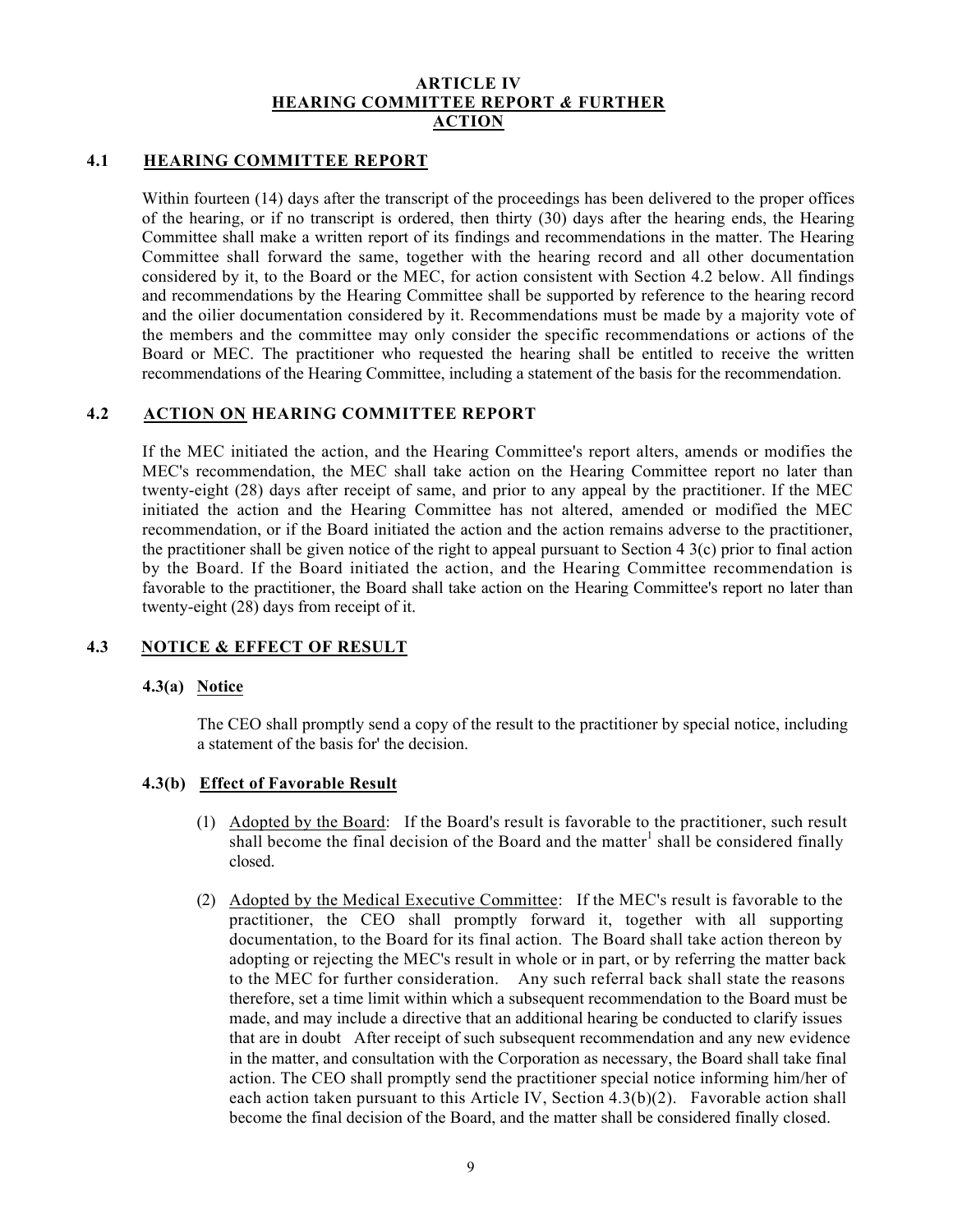#### **4.3(c) Effect of Adverse Result**

At the conclusion of the process set forth in Section 4.2, if the result continues to be adverse to the practitioner in any of the respects listed in Article I, Section 1.1 of this Plan, the practitioner' shall be informed, by special notice of his/her right to request an Appellate Review as provided in Article V, Section 5.1 of this Plan. Said notice shall be delivered to the practitioner no later than fourteen (14) days from the MEC action, or Hearing Committee report, as appropriate under Section 4.2.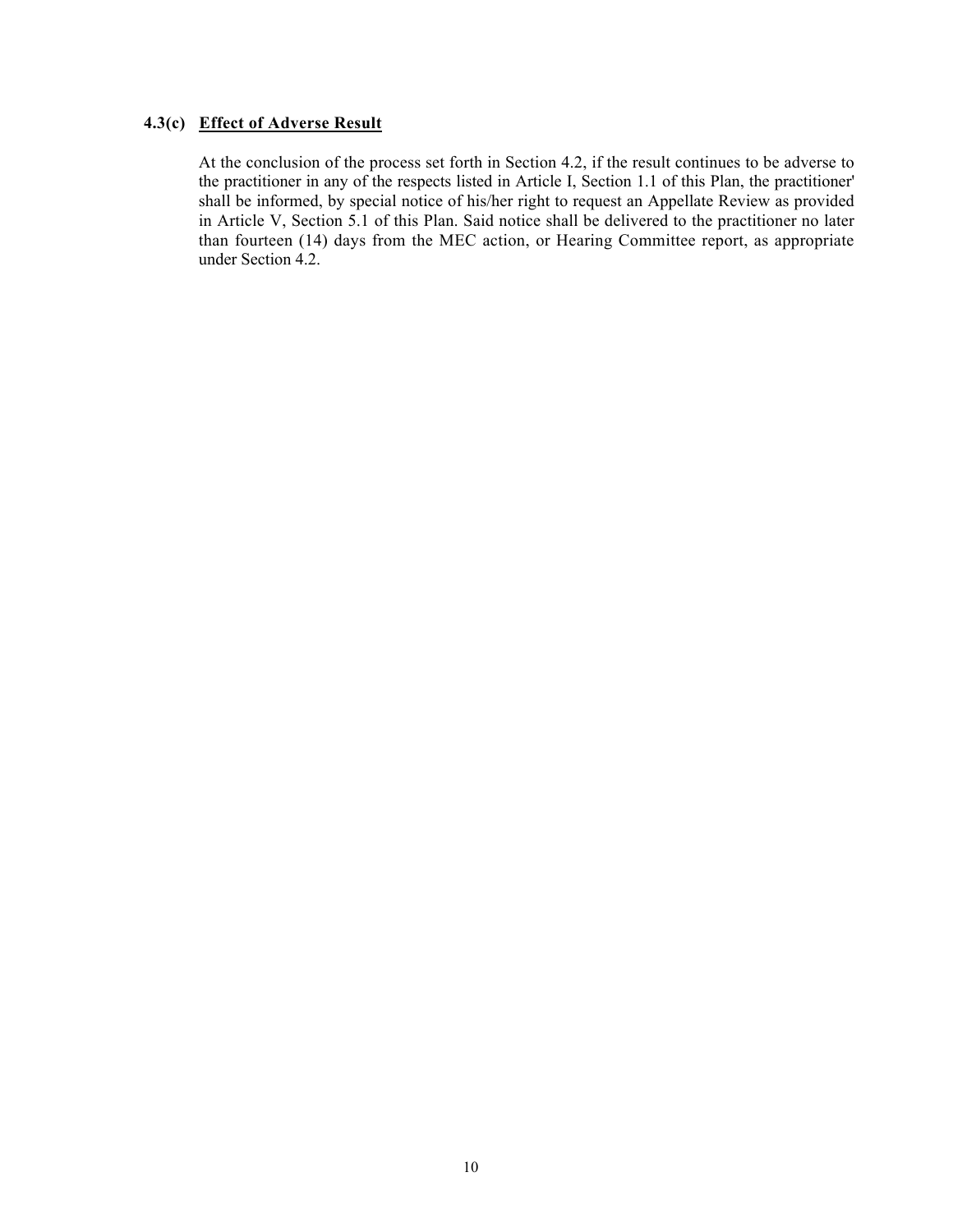#### **ARTICLE V INITIAL** *&* **PREREQUISITES OF APPELLATE REVIEW**

# **5.1 REQUEST FOR APPELLATE REVIEW**

A practitioner shall have fourteen (14) days following his/her receipt of a notice pursuant to Article IV, Section 43(c) to file a written request for an Appellate Review, Such request shall be delivered to the CEO either in person or by certified or registered mail and may include a request for a copy of the report and record of the Hearing Committee and all other material, favorable or unfavorable, if not previously forwarded, that was considered in reaching the adverse result

#### **5.2 WAIVER BY FAILURE TO REQUEST APPELLATE REVIEW**

A practitioner who fails to request an Appellate Review within the time and manner specified in Article V, Section 5 1 shall be deemed to have waived any right to such review.

Such waiver shall have the same force and effect as that provided in Article I, Section 1.5 of this Plan.

# **5.3 NOTICE OF TIME** *&* **PLACE FOR APPELLATE REVIEW**

Upon receipt of a timely request for Appellate Review, the CEO shall deliver such request to the Board. As soon as practicable, the Board shall schedule and arrange for an Appellate Review which shall be not less than twenty-one (21) days from the date of receipt of the Appellate Review request; provided, however, that an Appellate Review for a practitioner who is under a suspension then in effect shall be held as soon as the arrangements for it may reasonably be made, but not later than twenty-one (21) days from the date of receipt of the request for review, At least ten (10) days prior to the Appellate Review, the CEO shall send the practitioner special notice of the time, place and date of the review. The time for the Appellate Review may be extended by the Appellate Review Body for good cause and if the request therefore is made as soon as reasonably practical.

#### **5.4 APPELLATE REVIEW BODY**

The Appellate Review Body shall be composed of the Board of Trustees or a committee of at least three (3) members of the Board of Trustees One (1) of its members shall be designated as the Chairperson of the committee.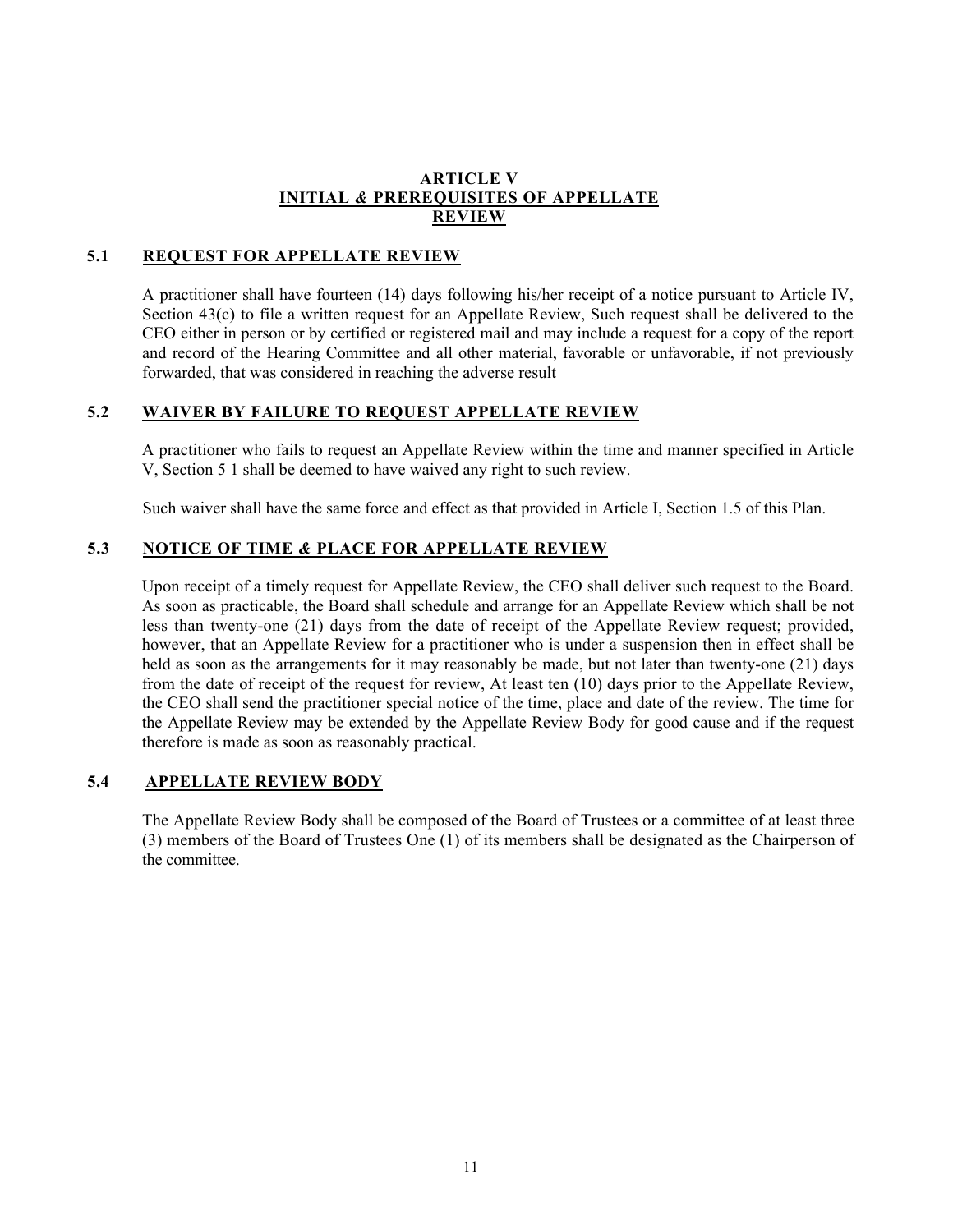#### **ARTICLE VI APPELLATE REVIEW PROCEDURE**

#### **6.1 NATURE OF PROCEEDINGS**

The proceedings of the Appellate Review Body shall be in the nature of an Appellate Review based upon the record of the hearing before the Heating Committee, and the committee's report, and all subsequent results and actions thereon The Appellate Review Body also shall consider the written statements, if any, submitted pursuant to Article VI, Section 6 2 of this Plan and such other' material as may be presented and accepted under Article VI, Sections 6.4 and 6,5 of this Plan- The Appellate Review Body shall apply the standards of proof set forth in Article III, Section 3.7.

# **6.2 WRITTEN STATEMENTS**

The practitioner seeking the review shall submit a written statement detailing the findings of fact, conclusions and procedural matters with which he/she disagrees, and his/her reasons for such disagreement. This written statement may cover any matters raised at any step in the hearing process, but may not raise new factual matters not presented at the hearing. The statement shall be submitted to the Appellate Review Body through the CEO at least seven (7) days prior to the scheduled date of the Appellate Review, except if such time limit is waived by the Appellate Body A written statement in reply may be submitted by the MEC or by the Board, and if submitted, the CEO shall provide a copy thereof to the practitioner at least three (3) days prior to the scheduled date of the Appellate Review,

# **6.3 PRESIDING OFFICER**

The Chairperson of the Appellate Review Body shall be the Presiding Officer. He/She shall determine the order of procedure during the review, make all required rulings, and maintain decorum.

# **6.4 ORAL STATEMENT**

The Appellate Review Body, in its sole discretion, may allow the parties or their representatives to personally appear and make oral statements supporting their positions. If the Appellate Review Body allows one of the parties to make an oral statement, the other party shall be allowed to do so. Any party or representative so appearing shall be required to answer questions put to him/her by any member of the Appellate Review Body.

# **6.5 CONSIDERATION OF NEW OR ADDITIONAL MATTERS**

New or additional matters or evidence not raised or presented during the original hearing or in the hearing report, and not otherwise reflected in the record shall not be introduced at the Appellate Review, except by leave of the Appellate Review Body. The Appellate Review Body, in its sole discretion, shall determine whether such matters or evidence shall be considered or accepted, following establishment of good cause by the party requesting the consideration of such matter<sup>1</sup> or evidence as to why it was not presented earlier. If such additional evidence is considered, it shall be subject to cross-examination and rebuttal.

#### **6.6 PRESENCE OF MEMBERS & VOTING**

A majority of the Appellate Review Body must be present throughout the review and deliberations if a member of the Appellate Review Body is absent from a substantial portion of the proceedings, he/she shall not be permitted to participate in the deliberations or the decision.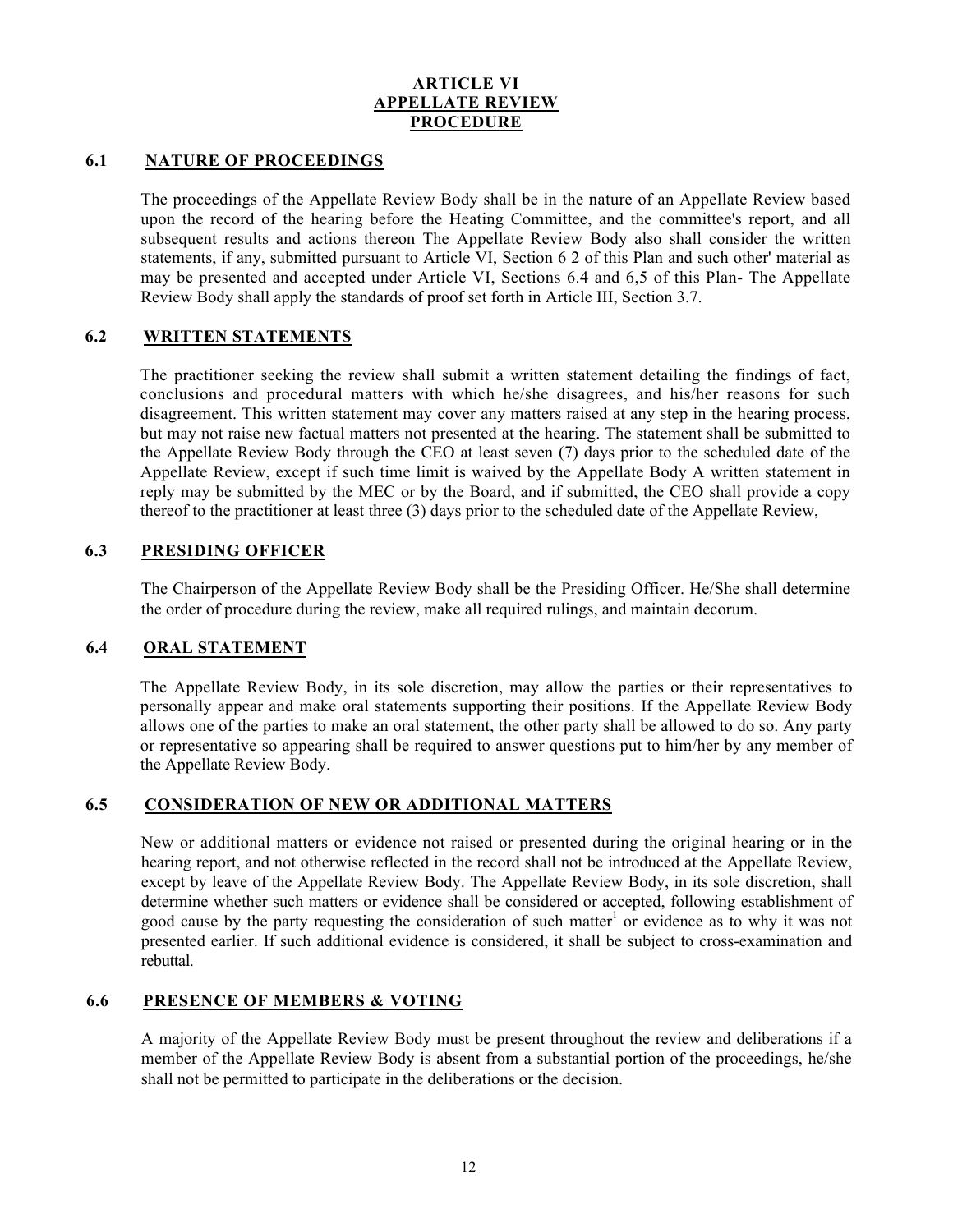#### **6.7 RECESSES** *&* **ADJOURNMENT**

The Appellate Review Body may recess the review proceedings and reconvene the same without additional notice for the convenience of the participants or for' the purpose of consultation. Upon the conclusion of oral statements, if allowed, the Appellate Review shall be closed. The Appellate Review Body shall thereupon, at a time convenient to itself, conduct its deliberations outside the presence of the parties. Upon the conclusion of those deliberations, the Appellate Review shall be declared finally adjourned,

#### **6.8 ACTIONS TAKEN**

The Appellate Review Body may affirm, modify or reverse the adverse result or action taken by the MEC or by the Board pursuant to Article IV, Section 4,2 or Section 4,3{b){2) or, in its discretion, may refer the matter back to the Hearing Committee for<sup>1</sup> further review and recommendation to be returned to it within fourteen (14) days and in accordance with its instructions. Within seven (7) days after such receipt of such recommendations after referral, the Appellate Review Body shall make its final determination,

#### **6.9 CONCLUSION**

The Appellate Review shall not be deemed to be concluded until all of the procedural steps provided herein have been completed or waived.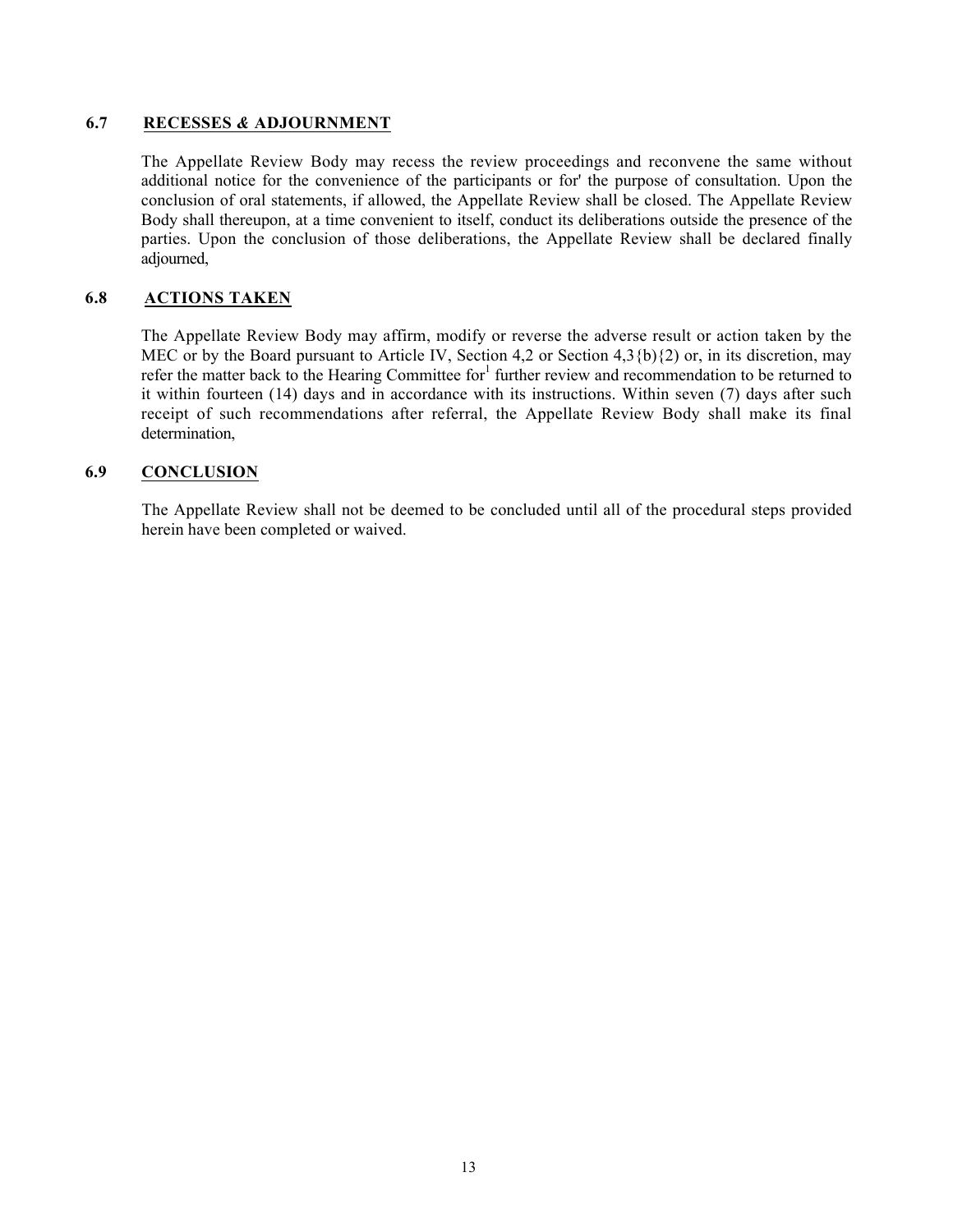#### **ARTICLE VII FINAL DECISION OF THE BOARD**

**7.1** No later than twenty-eight (28) days after receipt of the recommendation of the Appellate Review Body, or twenty-eight (28) days after waiver of Appellate Review, the Board shall consider the same and affirm, modify or reverse the recommendation. When a matter of hospital policy or potential liability is presented, the Board shall consult with Corporation prior to taking action. The decision made by the full Board after receipt of the written recommendation from the Appellate Review Body will be deemed final, subject to no further appeal under the provisions of this Fair Hearing Plan. The action of the Board will be promptly communicated to the practitioner<sup>1</sup> in writing by certified mail.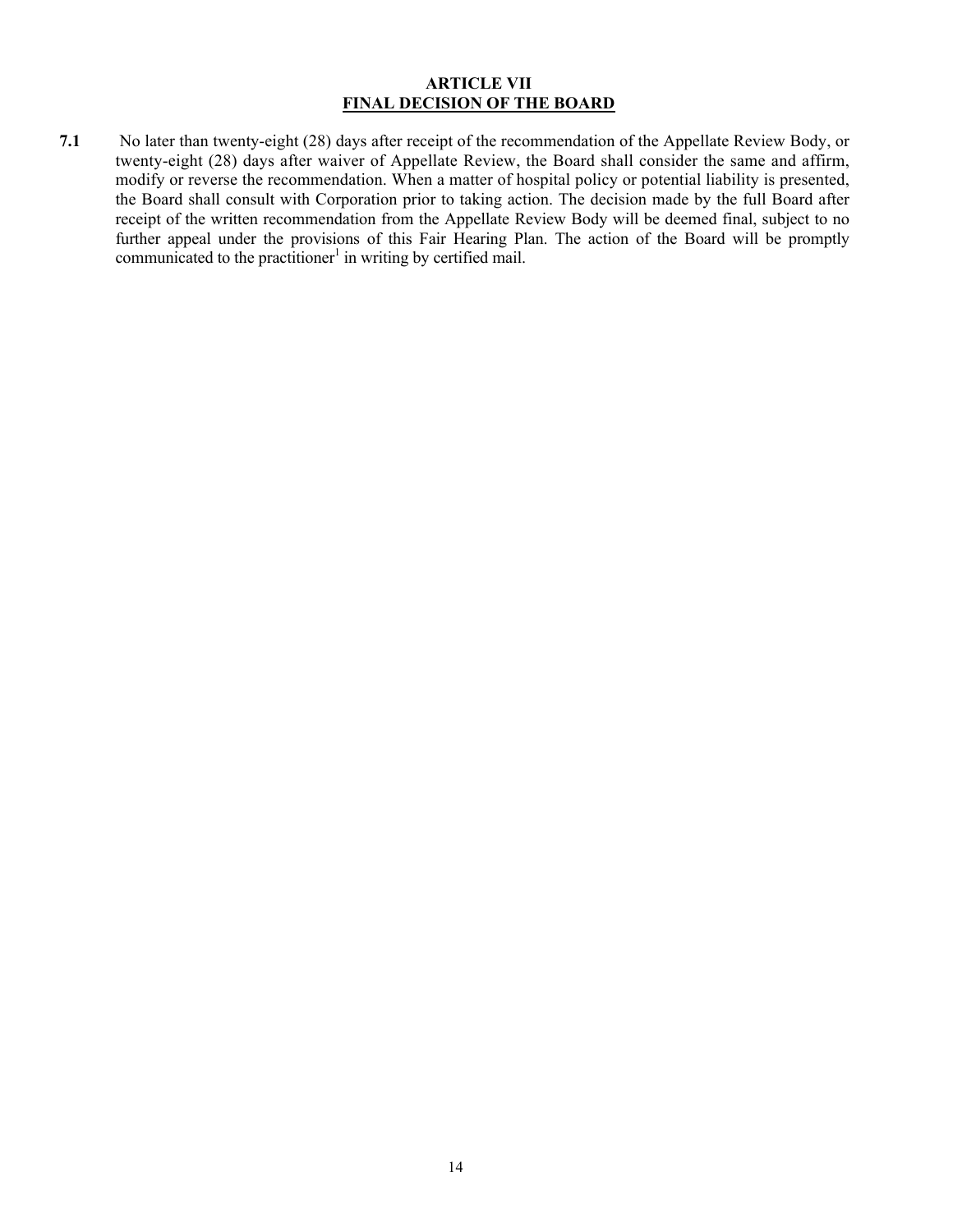#### **ARTICLE VII GENERAL PROVISIONS**

#### **8.1 HEARING OFFICER APPOINTED & DUTIES**

The use of a Hearing Officer to preside at an evidentiary hearing is optional, The use and appointment of such an officer shall be determined by the Board, A Hearing Officer may or may not be an attorney at law, but must be experienced in conducting hearings He/She shall act as the Presiding Officer of the hearing and participate in the deliberations,

#### **8.2 ATTORNEYS**

If the affected practitioner desires to be represented by an attorney at any heating or any Appellate Review appearance pursuant to Article VI, Section  $64<sub>3</sub>$  his/her initial request for the hearing should state his/her wish to be so represented at either or both such proceedings in the event they are held. The MEC or the Board may also be represented by an attorney

#### **8.3 NUMBER OF HEARINGS** *&* **REVIEWS**

Notwithstanding any other provision of the Medical Staff Bylaws or' of this Plan, no practitioner shall be entitled as of right to more than one (1) evidentiary hearing and Appellate Review with respect to an adverse recommendation or action.

#### **8.4 RELEASE**

By requesting a hearing or Appellate Review under this Fair Hearing Plan, a practitioner agrees to be bound by the provisions of the Medical Staff Bylaws relating to immunity from liability in ail matters relating thereto

# **8.5 WAIVER**

If any time after receipt of special notice of an adverse recommendation, action or result, a practitioner fails to make a required request of appearance or otherwise fails to comply with this Fair Hearing Plan or to proceed with the matter, he/she shall be deemed to have consented to such adverse recommendation, action or result and to have voluntarily waived all rights to which he/she might otherwise have been entitled under the Medical Staff Bylaws then in effect or under this Fair Hearing Plan with respect to the matter involved.